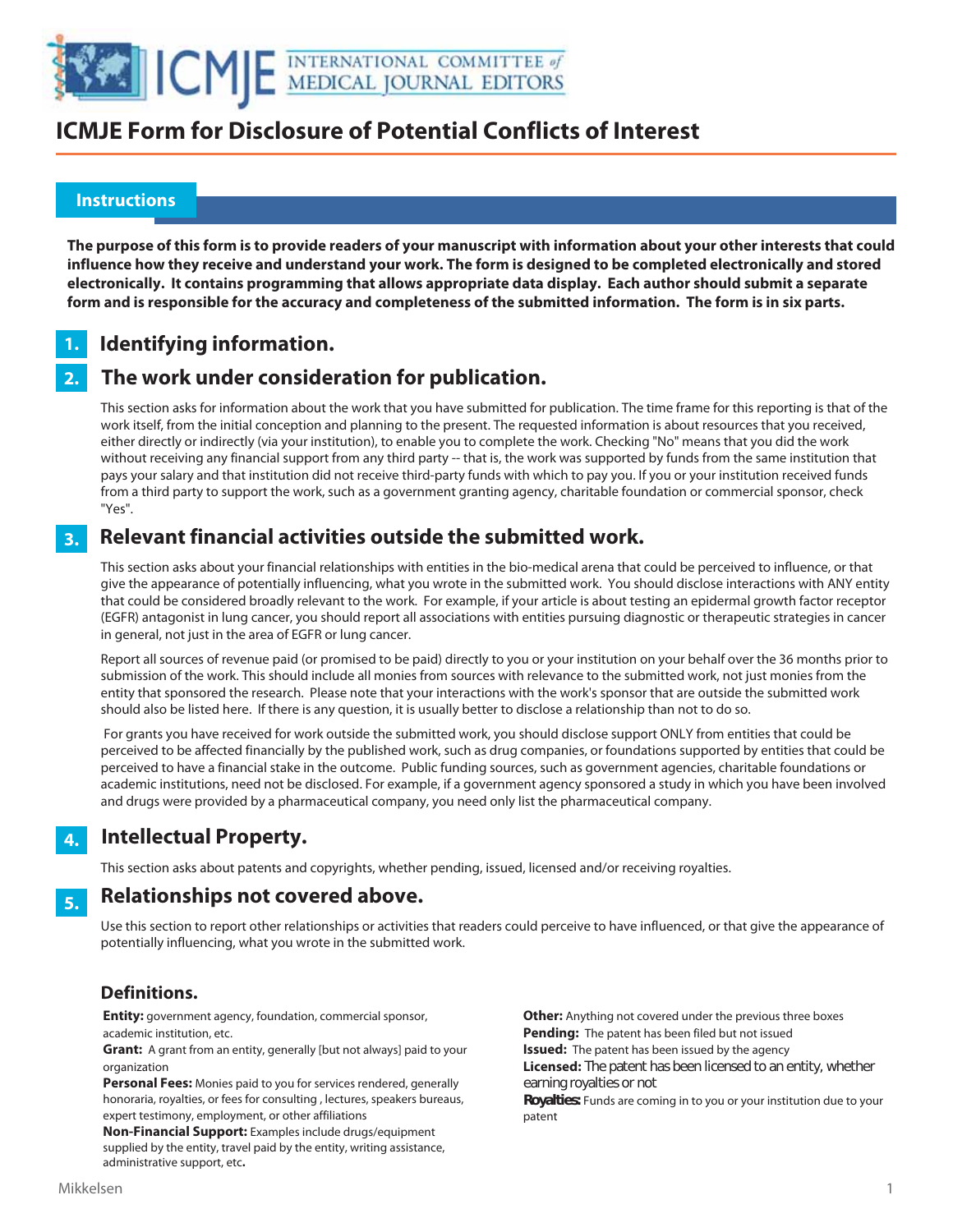

| No                                                                                                |
|---------------------------------------------------------------------------------------------------|
|                                                                                                   |
| Non-attendance and drop-out in cardiac rehabilitation among patients with ischemic heart disease. |
|                                                                                                   |

Did you or your institution **at any time** receive payment or services from a third party (government, commercial, private foundation, etc.) for any aspect of the submitted work (including but not limited to grants, data monitoring board, study design, manuscript preparation, statistical analysis, etc.)?

| Are there any relevant conflicts of interest? $\sqrt{\sqrt{2}}$ |  | $\Box$ No |
|-----------------------------------------------------------------|--|-----------|
|                                                                 |  |           |

| If yes, please fill out the appropriate information below. If you have more than one entity press the "ADD" button to add a row. |  |
|----------------------------------------------------------------------------------------------------------------------------------|--|
| Excess rows can be removed by pressing the "X" button.                                                                           |  |

| Name of Institution/Company   | Fees <sup>5</sup> | Grant? Personal Non-Financial<br>Support <sup>5</sup> | $ $ Other $\frac{?}{ }$ Comments |  |
|-------------------------------|-------------------|-------------------------------------------------------|----------------------------------|--|
| The Danish Ministry of Health |                   |                                                       |                                  |  |

# **Section 3.** Relevant financial activities outside the submitted work.

Place a check in the appropriate boxes in the table to indicate whether you have financial relationships (regardless of amount of compensation) with entities as described in the instructions. Use one line for each entity; add as many lines as you need by clicking the "Add +" box. You should report relationships that were **present during the 36 months prior to publication**.

Are there any relevant conflicts of interest?  $\Box$  Yes  $\Box$  No

# **Intellectual Property -- Patents & Copyrights**

Do you have any patents, whether planned, pending or issued, broadly relevant to the work?  $\Box$  Yes  $\Box$  No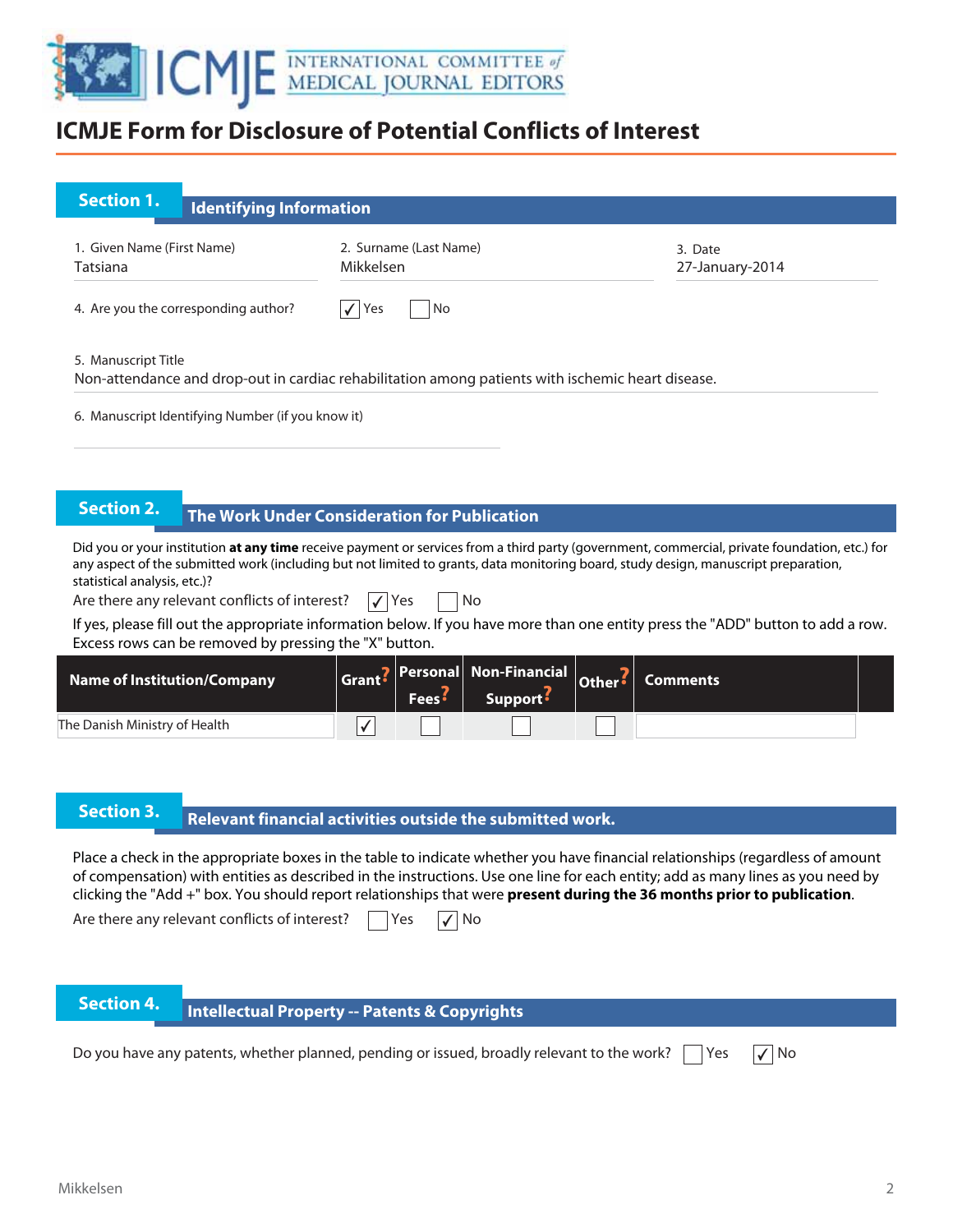

# **Section 5.** Relationships not covered above

Are there other relationships or activities that readers could perceive to have influenced, or that give the appearance of potentially influencing, what you wrote in the submitted work?

Yes, the following relationships/conditions/circumstances are present (explain below):

 $\sqrt{\ }$  No other relationships/conditions/circumstances that present a potential conflict of interest

At the time of manuscript acceptance, journals will ask authors to confirm and, if necessary, update their disclosure statements. On occasion, journals may ask authors to disclose further information about reported relationships.

# **Section 6. Disclosure Statement**

Based on the above disclosures, this form will automatically generate a disclosure statement, which will appear in the box below.

Dr. Mikkelsen reports grants from The Danish Ministry of Health , during the conduct of the study; .

## **Evaluation and Feedback**

Please visit http://www.icmje.org/cgi-bin/feedback to provide feedback on your experience with completing this form.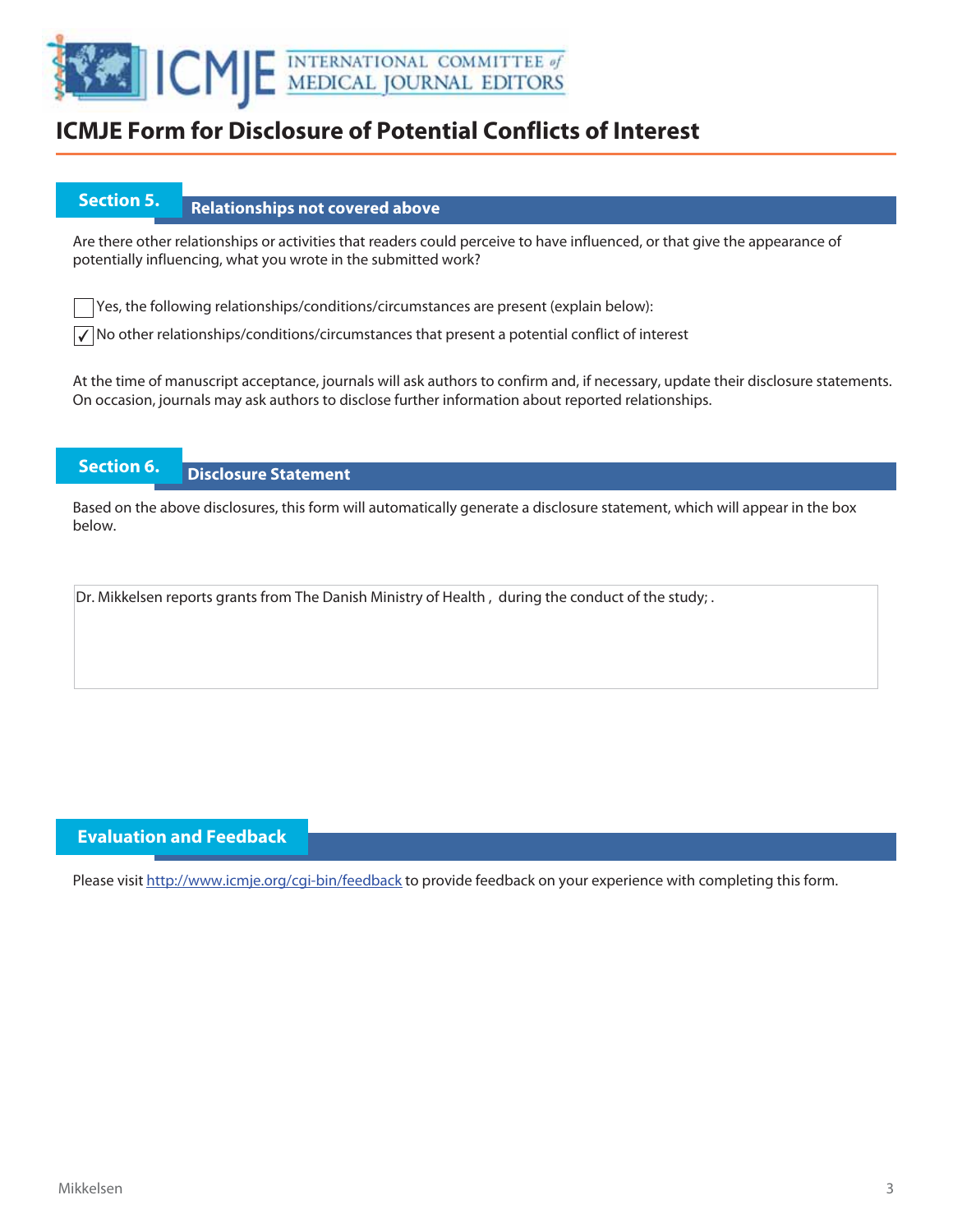

### **Instructions**

l

**The purpose of this form is to provide readers of your manuscript with information about your other interests that could influence how they receive and understand your work. The form is designed to be completed electronically and stored electronically. It contains programming that allows appropriate data display. Each author should submit a separate form and is responsible for the accuracy and completeness of the submitted information. The form is in six parts.** 

### **Identifying information. 1.**

### **The work under consideration for publication. 2.**

This section asks for information about the work that you have submitted for publication. The time frame for this reporting is that of the work itself, from the initial conception and planning to the present. The requested information is about resources that you received, either directly or indirectly (via your institution), to enable you to complete the work. Checking "No" means that you did the work without receiving any financial support from any third party -- that is, the work was supported by funds from the same institution that pays your salary and that institution did not receive third-party funds with which to pay you. If you or your institution received funds from a third party to support the work, such as a government granting agency, charitable foundation or commercial sponsor, check "Yes".

### **Relevant financial activities outside the submitted work. 3.**

This section asks about your financial relationships with entities in the bio-medical arena that could be perceived to influence, or that give the appearance of potentially influencing, what you wrote in the submitted work. You should disclose interactions with ANY entity that could be considered broadly relevant to the work. For example, if your article is about testing an epidermal growth factor receptor (EGFR) antagonist in lung cancer, you should report all associations with entities pursuing diagnostic or therapeutic strategies in cancer in general, not just in the area of EGFR or lung cancer.

Report all sources of revenue paid (or promised to be paid) directly to you or your institution on your behalf over the 36 months prior to submission of the work. This should include all monies from sources with relevance to the submitted work, not just monies from the entity that sponsored the research. Please note that your interactions with the work's sponsor that are outside the submitted work should also be listed here. If there is any question, it is usually better to disclose a relationship than not to do so.

 For grants you have received for work outside the submitted work, you should disclose support ONLY from entities that could be perceived to be affected financially by the published work, such as drug companies, or foundations supported by entities that could be perceived to have a financial stake in the outcome. Public funding sources, such as government agencies, charitable foundations or academic institutions, need not be disclosed. For example, if a government agency sponsored a study in which you have been involved and drugs were provided by a pharmaceutical company, you need only list the pharmaceutical company.

### **Intellectual Property. 4.**

This section asks about patents and copyrights, whether pending, issued, licensed and/or receiving royalties.

### **Relationships not covered above. 5.**

Use this section to report other relationships or activities that readers could perceive to have influenced, or that give the appearance of potentially influencing, what you wrote in the submitted work.

## **Definitions.**

**Entity:** government agency, foundation, commercial sponsor, academic institution, etc.

**Grant:** A grant from an entity, generally [but not always] paid to your organization

**Personal Fees:** Monies paid to you for services rendered, generally honoraria, royalties, or fees for consulting , lectures, speakers bureaus, expert testimony, employment, or other affiliations

**Non-Financial Support:** Examples include drugs/equipment supplied by the entity, travel paid by the entity, writing assistance, administrative support, etc**.**

**Other:** Anything not covered under the previous three boxes **Pending:** The patent has been filed but not issued **Issued:** The patent has been issued by the agency **Licensed:** The patent has been licensed to an entity, whether earning royalties or not

**Royalties:** Funds are coming in to you or your institution due to your patent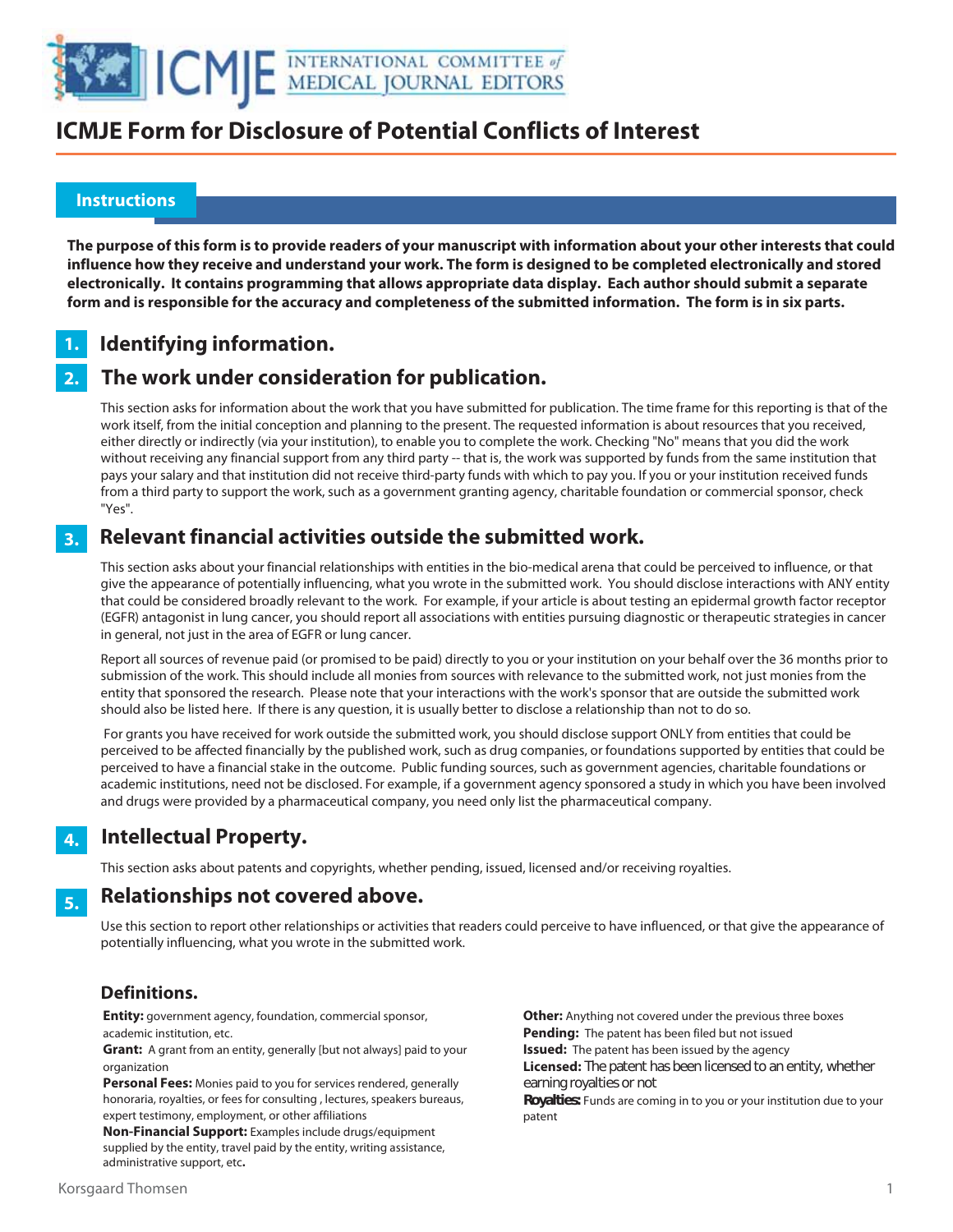

| <b>Section 1.</b><br><b>Identifying Information</b>                                                                      |                                                                                                      |                                                                                                                                                                                                                                                                                      |  |  |  |
|--------------------------------------------------------------------------------------------------------------------------|------------------------------------------------------------------------------------------------------|--------------------------------------------------------------------------------------------------------------------------------------------------------------------------------------------------------------------------------------------------------------------------------------|--|--|--|
| 1. Given Name (First Name)<br>Kristian                                                                                   | 2. Surname (Last Name)<br>Korsgaard Thomsen                                                          | 3. Date<br>27-January-2014                                                                                                                                                                                                                                                           |  |  |  |
| 4. Are you the corresponding author?                                                                                     | $\sqrt{ N}$<br>Yes                                                                                   | Corresponding Author's Name<br>Tatsiana Mikkelsen                                                                                                                                                                                                                                    |  |  |  |
| 5. Manuscript Title<br>Non-attendance and drop-out in cardiac rehabilitation among patients with ischemic heart disease. |                                                                                                      |                                                                                                                                                                                                                                                                                      |  |  |  |
| 6. Manuscript Identifying Number (if you know it)                                                                        |                                                                                                      |                                                                                                                                                                                                                                                                                      |  |  |  |
|                                                                                                                          |                                                                                                      |                                                                                                                                                                                                                                                                                      |  |  |  |
| <b>Section 2.</b>                                                                                                        |                                                                                                      |                                                                                                                                                                                                                                                                                      |  |  |  |
|                                                                                                                          | <b>The Work Under Consideration for Publication</b>                                                  |                                                                                                                                                                                                                                                                                      |  |  |  |
| statistical analysis, etc.)?                                                                                             |                                                                                                      | Did you or your institution at any time receive payment or services from a third party (government, commercial, private foundation, etc.) for<br>any aspect of the submitted work (including but not limited to grants, data monitoring board, study design, manuscript preparation, |  |  |  |
| Are there any relevant conflicts of interest?                                                                            | No<br>$\sqrt{\mathrm{Y}}$ es                                                                         |                                                                                                                                                                                                                                                                                      |  |  |  |
| Excess rows can be removed by pressing the "X" button.                                                                   |                                                                                                      | If yes, please fill out the appropriate information below. If you have more than one entity press the "ADD" button to add a row.                                                                                                                                                     |  |  |  |
| <b>Name of Institution/Company</b>                                                                                       | <b>Non-Financial</b><br><b>Personal</b><br>Grant <sup>?</sup><br>Support <sup>:</sup><br><b>Fees</b> | Other?<br><b>Comments</b>                                                                                                                                                                                                                                                            |  |  |  |
| The Danish Ministry of Health                                                                                            | $\checkmark$                                                                                         |                                                                                                                                                                                                                                                                                      |  |  |  |

# **Relevant financial activities outside the submitted work. Section 3. Relevant financial activities outset**

Place a check in the appropriate boxes in the table to indicate whether you have financial relationships (regardless of amount of compensation) with entities as described in the instructions. Use one line for each entity; add as many lines as you need by clicking the "Add +" box. You should report relationships that were **present during the 36 months prior to publication**.

Are there any relevant conflicts of interest?  $\Box$  Yes  $\Box$  No

# **Intellectual Property -- Patents & Copyrights**

Do you have any patents, whether planned, pending or issued, broadly relevant to the work?  $\Box$  Yes  $\Box$  No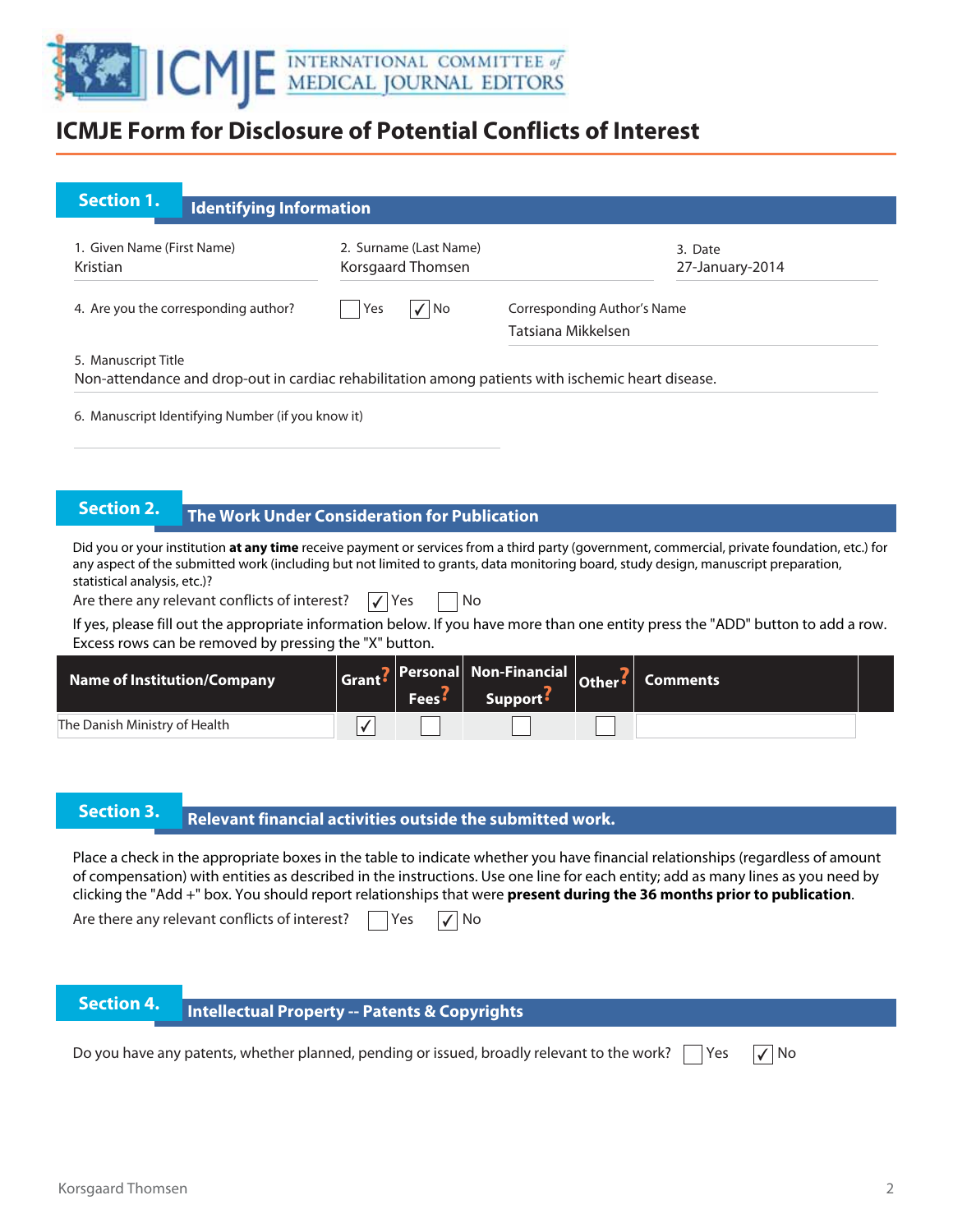

# **Section 5.** Relationships not covered above

Are there other relationships or activities that readers could perceive to have influenced, or that give the appearance of potentially influencing, what you wrote in the submitted work?

Yes, the following relationships/conditions/circumstances are present (explain below):

 $\sqrt{\ }$  No other relationships/conditions/circumstances that present a potential conflict of interest

At the time of manuscript acceptance, journals will ask authors to confirm and, if necessary, update their disclosure statements. On occasion, journals may ask authors to disclose further information about reported relationships.

# **Section 6. Disclosure Statement**

Based on the above disclosures, this form will automatically generate a disclosure statement, which will appear in the box below.

Dr. Korsgaard Thomsen reports grants from The Danish Ministry of Health , during the conduct of the study .

## **Evaluation and Feedback**

Please visit http://www.icmje.org/cgi-bin/feedback to provide feedback on your experience with completing this form.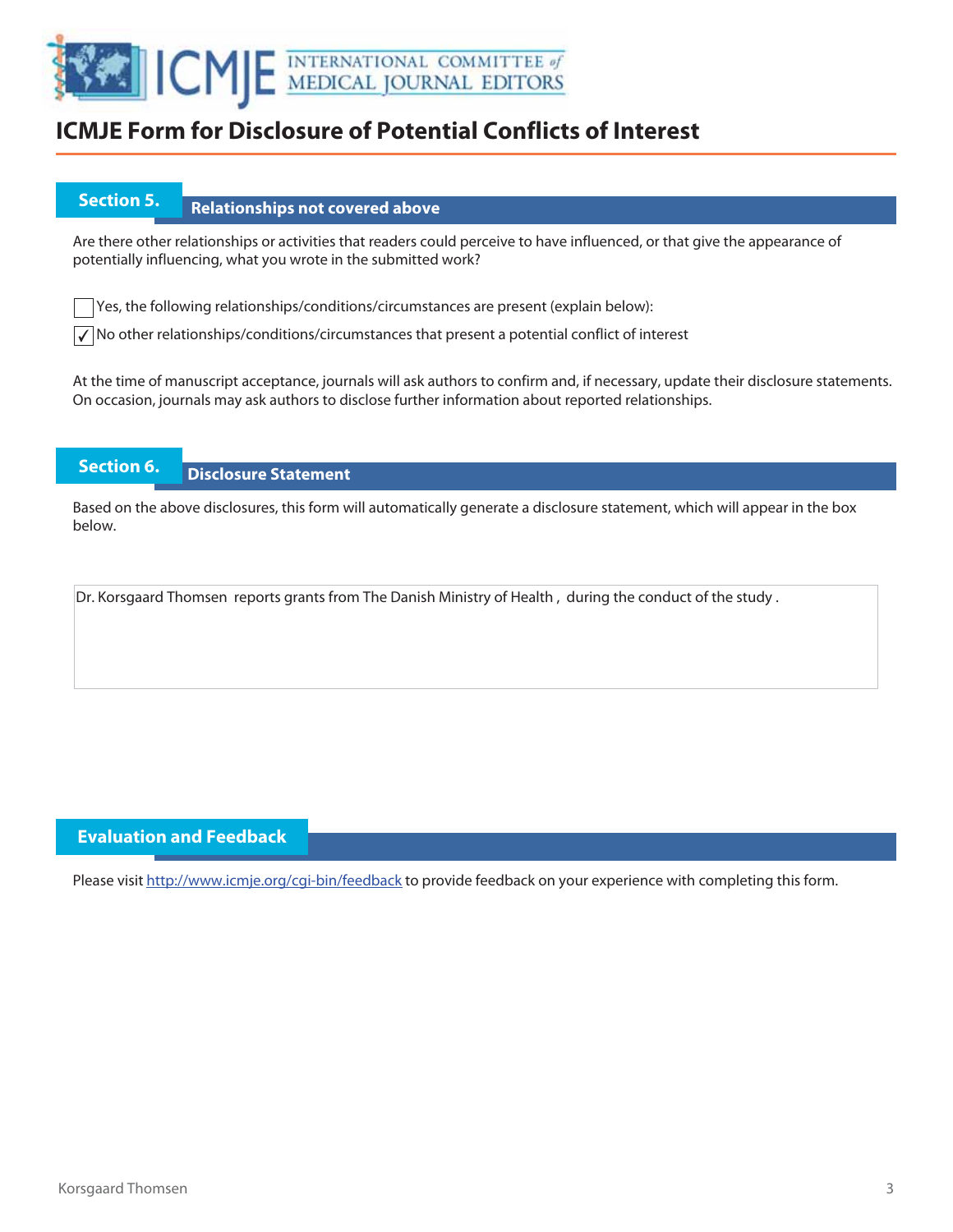

### **Instructions**

l

**The purpose of this form is to provide readers of your manuscript with information about your other interests that could influence how they receive and understand your work. The form is designed to be completed electronically and stored electronically. It contains programming that allows appropriate data display. Each author should submit a separate form and is responsible for the accuracy and completeness of the submitted information. The form is in six parts.** 

### **Identifying information. 1.**

### **The work under consideration for publication. 2.**

This section asks for information about the work that you have submitted for publication. The time frame for this reporting is that of the work itself, from the initial conception and planning to the present. The requested information is about resources that you received, either directly or indirectly (via your institution), to enable you to complete the work. Checking "No" means that you did the work without receiving any financial support from any third party -- that is, the work was supported by funds from the same institution that pays your salary and that institution did not receive third-party funds with which to pay you. If you or your institution received funds from a third party to support the work, such as a government granting agency, charitable foundation or commercial sponsor, check "Yes".

### **Relevant financial activities outside the submitted work. 3.**

This section asks about your financial relationships with entities in the bio-medical arena that could be perceived to influence, or that give the appearance of potentially influencing, what you wrote in the submitted work. You should disclose interactions with ANY entity that could be considered broadly relevant to the work. For example, if your article is about testing an epidermal growth factor receptor (EGFR) antagonist in lung cancer, you should report all associations with entities pursuing diagnostic or therapeutic strategies in cancer in general, not just in the area of EGFR or lung cancer.

Report all sources of revenue paid (or promised to be paid) directly to you or your institution on your behalf over the 36 months prior to submission of the work. This should include all monies from sources with relevance to the submitted work, not just monies from the entity that sponsored the research. Please note that your interactions with the work's sponsor that are outside the submitted work should also be listed here. If there is any question, it is usually better to disclose a relationship than not to do so.

 For grants you have received for work outside the submitted work, you should disclose support ONLY from entities that could be perceived to be affected financially by the published work, such as drug companies, or foundations supported by entities that could be perceived to have a financial stake in the outcome. Public funding sources, such as government agencies, charitable foundations or academic institutions, need not be disclosed. For example, if a government agency sponsored a study in which you have been involved and drugs were provided by a pharmaceutical company, you need only list the pharmaceutical company.

### **Intellectual Property. 4.**

This section asks about patents and copyrights, whether pending, issued, licensed and/or receiving royalties.

### **Relationships not covered above. 5.**

Use this section to report other relationships or activities that readers could perceive to have influenced, or that give the appearance of potentially influencing, what you wrote in the submitted work.

## **Definitions.**

**Entity:** government agency, foundation, commercial sponsor, academic institution, etc.

**Grant:** A grant from an entity, generally [but not always] paid to your organization

**Personal Fees:** Monies paid to you for services rendered, generally honoraria, royalties, or fees for consulting , lectures, speakers bureaus, expert testimony, employment, or other affiliations

**Non-Financial Support:** Examples include drugs/equipment supplied by the entity, travel paid by the entity, writing assistance, administrative support, etc**.**

**Other:** Anything not covered under the previous three boxes **Pending:** The patent has been filed but not issued **Issued:** The patent has been issued by the agency **Licensed:** The patent has been licensed to an entity, whether earning royalties or not **Royalties:** Funds are coming in to you or your institution due to your

patent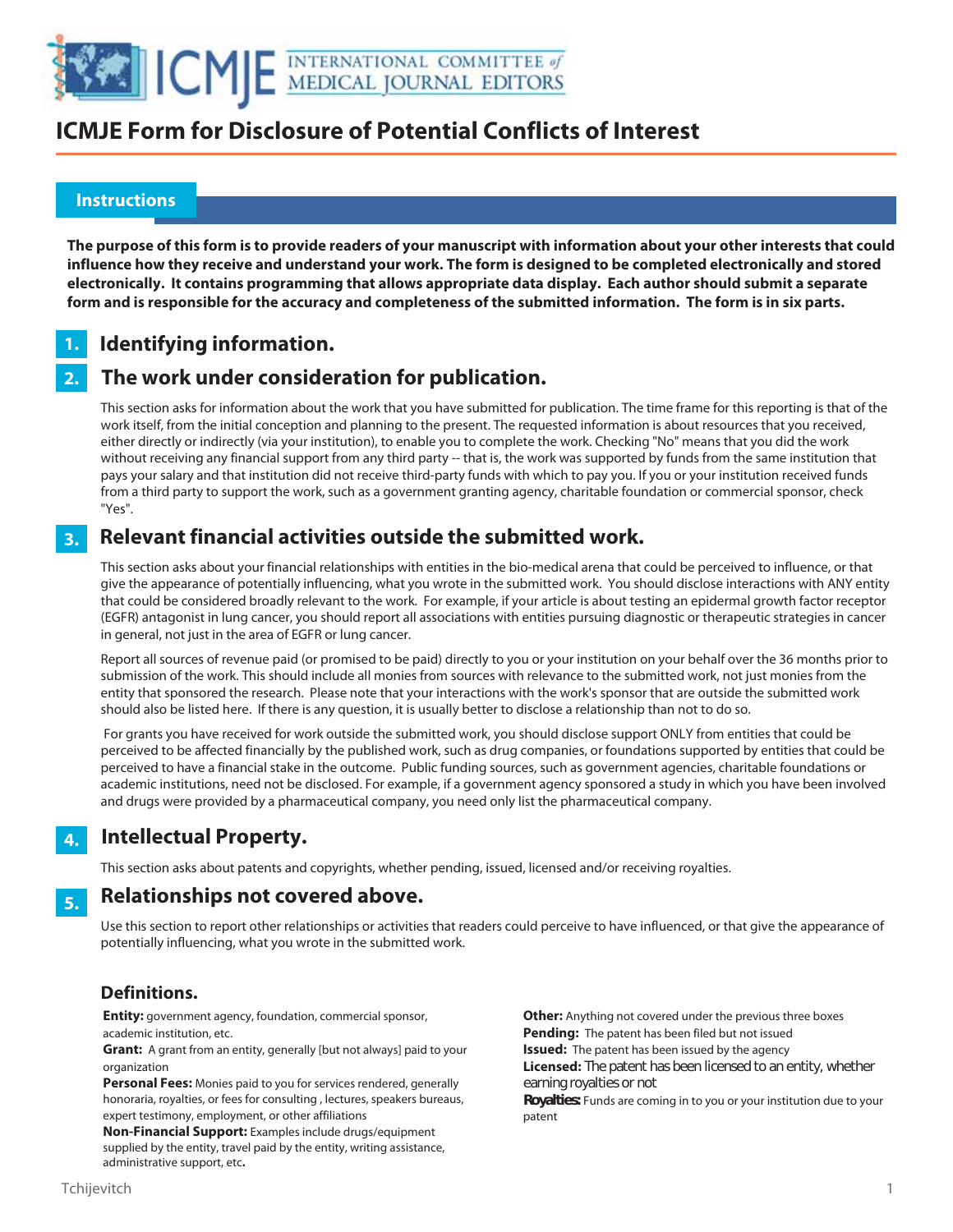

| <b>Section 1.</b><br><b>Identifying Information</b>                                                                                                                                                                                                                                                                                                                                         |                                                           |                             |  |  |  |  |  |
|---------------------------------------------------------------------------------------------------------------------------------------------------------------------------------------------------------------------------------------------------------------------------------------------------------------------------------------------------------------------------------------------|-----------------------------------------------------------|-----------------------------|--|--|--|--|--|
| 1. Given Name (First Name)<br>Olga                                                                                                                                                                                                                                                                                                                                                          | 2. Surname (Last Name)<br>Tchijevitch                     | 3. Date<br>18-December-2013 |  |  |  |  |  |
| 4. Are you the corresponding author?<br>$\sqrt{N}$<br>Corresponding Author's Name<br>Yes<br>Tatsiana Mikkelsen                                                                                                                                                                                                                                                                              |                                                           |                             |  |  |  |  |  |
| 5. Manuscript Title<br>Non-attendance and drop-out in cardiac rehabilitation among patients with ischemic heart disease.                                                                                                                                                                                                                                                                    |                                                           |                             |  |  |  |  |  |
|                                                                                                                                                                                                                                                                                                                                                                                             | 6. Manuscript Identifying Number (if you know it)         |                             |  |  |  |  |  |
|                                                                                                                                                                                                                                                                                                                                                                                             |                                                           |                             |  |  |  |  |  |
| <b>Section 2.</b><br>The Work Under Consideration for Publication                                                                                                                                                                                                                                                                                                                           |                                                           |                             |  |  |  |  |  |
| Did you or your institution at any time receive payment or services from a third party (government, commercial, private foundation, etc.) for<br>any aspect of the submitted work (including but not limited to grants, data monitoring board, study design, manuscript preparation,<br>statistical analysis, etc.)?                                                                        |                                                           |                             |  |  |  |  |  |
| Are there any relevant conflicts of interest?<br>No<br>Yes                                                                                                                                                                                                                                                                                                                                  |                                                           |                             |  |  |  |  |  |
|                                                                                                                                                                                                                                                                                                                                                                                             |                                                           |                             |  |  |  |  |  |
| <b>Section 3.</b>                                                                                                                                                                                                                                                                                                                                                                           | Relevant financial activities outside the submitted work. |                             |  |  |  |  |  |
| Place a check in the appropriate boxes in the table to indicate whether you have financial relationships (regardless of amount<br>of compensation) with entities as described in the instructions. Use one line for each entity; add as many lines as you need by<br>clicking the "Add +" box. You should report relationships that were present during the 36 months prior to publication. |                                                           |                             |  |  |  |  |  |
| Are there any relevant conflicts of interest?<br>No<br>Yes                                                                                                                                                                                                                                                                                                                                  |                                                           |                             |  |  |  |  |  |
|                                                                                                                                                                                                                                                                                                                                                                                             |                                                           |                             |  |  |  |  |  |

**Intellectual Property -- Patents & Copyrights** 

Do you have any patents, whether planned, pending or issued, broadly relevant to the work?  $\Box$  Yes  $\Box$  No